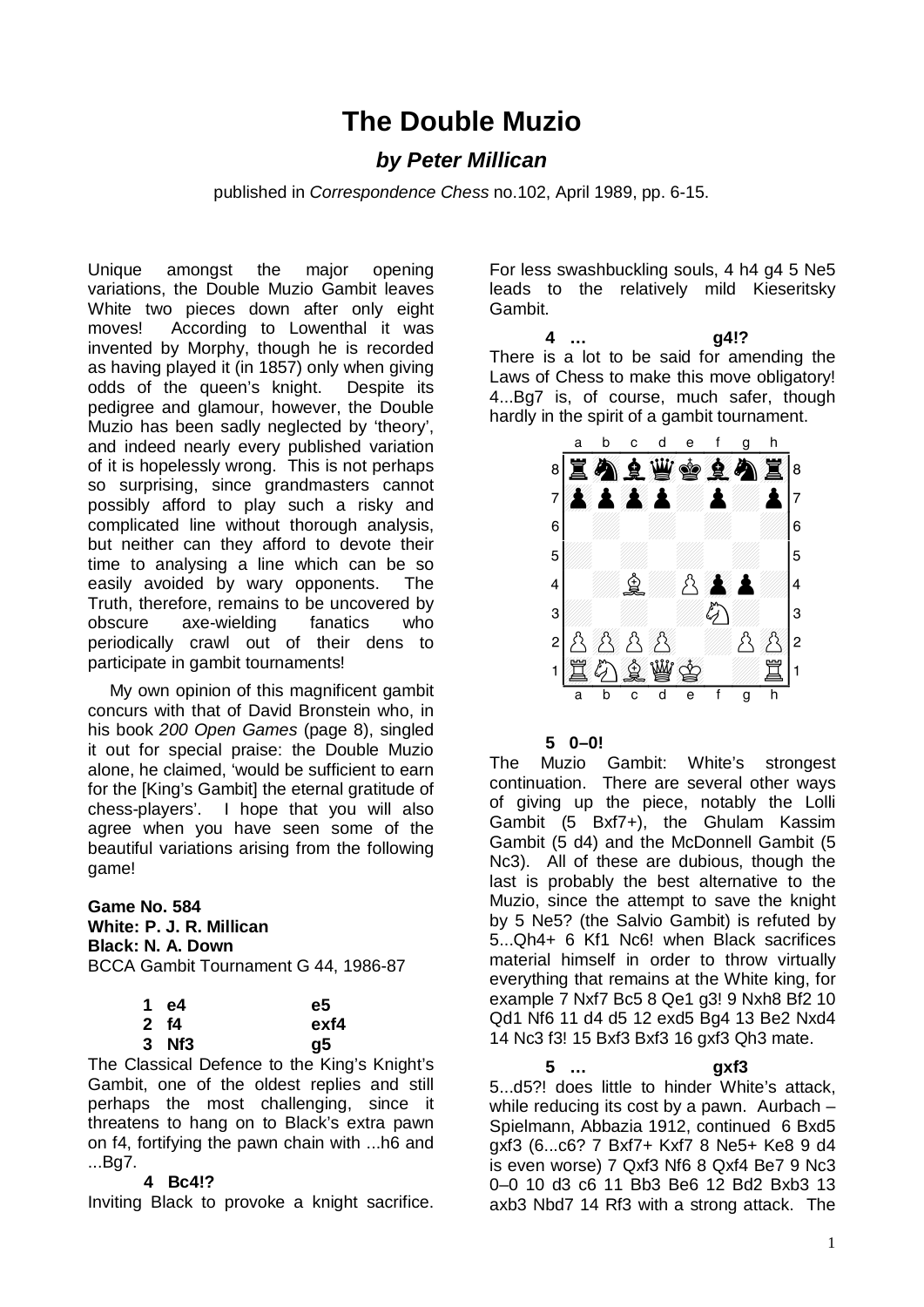little known 5...Qe7 is interesting, attempting to force a transposition into the 6...Qe7 line mentioned below whilst limiting White's options in reply. However, White can advantageously avoid the transposition by 6 d4 gxf3 7 Nc3!

# **6 Qxf3 Qf6**

This is the main line, although 6...Qe7 is also well worth considering. Steinitz - Anderssen (London 1862) continued 7 d4 Nc6 8 Nc3! (8 c3? Ne5! 9 dxe5 Qc5+) Nxd4 9 Qd3 Ne6 10 Nd5 Qc5+ 11 Kh1 b5 12 Bb3 Bh6 13 Bd2 Qf8 14 Qc3, a line which most authorities assess as being better for White, though the second edition of the *Encyclopaedia of Chess Openings* (*ECO*) recommends that Black should play 12...Bb7 with the idea of queenside castling, leaving an unclear position. There are, however; many other ways for White to handle the attack, for example 7 b3, 7 d3 or even 7 Qxf4!? (since 7...Qc5+ 8 d4 Qxd4+ 9 Be3 Qxc4 can be met by 10 Qe5+).

# **7 e5**

7 d3 and 7 c3 are both perfectly playable, but<br>this pawn sacrifice is much more this pawn sacrifice is much more adventurous, as we shall soon see!



# **8 Bxf7+ !!?**

Tally Ho! This startling bishop sacrifice introduces the Double Muzio Gambit.

#### **8 … Kxf7**

8...Kd8 is playable, but can hardly be considered a serious attempt at refutation. White's best continuation is probably 9 d4 Qxd4+ 10 Kh1 followed by Bd2 and Bc3, as played by Marshall against Moreau at Monte Carlo 1903 (1–0, 29).

**9 d4 Qxd4+**  Also worthy of note is 9...Qf5, as recommended by Steinitz. The standard

reply to this is 10 g4 Qg6 11 Bxf4 Nf6 12 Be5 Be7 13 Bxf6 Bxf6 14 Nc3, but although all the books assess this position as promising for White, they are being wildly optimistic, since the simple unpinning move 14...Kg7! gives Black every prospect of hanging on to most of his extra material. In their article "Satisfaction to Mr Polerio and Mr Muzio", *British Chess Magazine* September 1988, IM's Sapi and Schneider recommend instead 13 Nc3 d6 14 Bxf6 Bxf6 15 Nd5 leading to an equal position. But in this line they have overlooked 14...Bxg4! which appears to win for Black, e.g. 15 Qd5+ Be6+ 16 Bg5+ Kg7 17 Qxb7 Nd7–+). Since 10 g4?! is so dubious, White does better to play 10 Bxf4! which is not so loosening and is also much more in the style of the main line Double Muzio (i.e. 9… Qxd4+ 10 Be3 Qf6 11 Bxf4). By comparison with the main line, Black's queen is probably better placed on f5 than it is on f6, but in compensation White's strong attack is assisted by his d-pawn, which can both support a piece on e5 and prevent a blockade on that square. After 10 Bxf4! the game Millican – D.J. Rawlings, BCCA G44 1986/7, continued: 10...Nf6 11 Qe3 (11 Qe2!? may be even stronger) 11...Bg7 12 Be5 Qe6 (12...Qg6 also leads to very complicated play, for example 13 Nc3 d6 14 Nd5 dxe5 15 dxe5 Re8 16 Nxc7 Re7 17 Qb3+ Kf8 18 exf6! Rxc7 19 Qa3+ Kg8 20 fxg7 Qxg7 21 Rae1 Bd7 22 Re3 Rc6 23 Re7!) 13 Nc3 d5 14 Rae1 Nbd7 15 Qf3 Nxe5 16 dxe5 Qb6+ 17 Kh1 Rf8 18 Nxd5 Qd4 19 exf6 Bxf6 20 Nxf6 1–0.

#### **10 Be3 Qf6**

10...Qg7 gives White at least a draw with 11 Qxf4+! Nf6 12 Bd4 Be7 13 Nc3 d6 14 Bxf6! Bxf6 15 Nd5 Nd7 16 Rae1 Re8! 17 Qc4! Rxe1 (17...Ne5? 18 Nxf6+! Nxc4 19 Nxe8+ Kg6 20 Nxg7 Kxg7 21 Re8 intending 22 Rff8±) 18 Nxf6+ Kg6 19 Qg4+ Kf7 20 Qc4+. But White also has several opportunities to play for a win, for example 19 Qd3+ Kf7 20 Nh5+!?, or earlier 16 Nxc7?! or 16 Qc4!?

# **11 Bxf4!**

Morphy's continuation 11 Qh5+ Qg6 12 Rxf4+ Nf6 13 Rxf6+ Kxf6 14 Bd4+ is inadequate when White has a queen's knight on the board, since 14...Kf7 15 Qd5+ Qe6 16 Qf3+ Ke8 leaves Black with a considerable material advantage (17 Bxh8?? Qe1+ mates in 4). Keres, however, suggested the interesting alternative 11 Nc3!?, the point of which is that 11...fxe3?! gives White a winning attack beginning with 12 Qh5+. One promising defence to 11 Nc3!? is 11...Ne7 12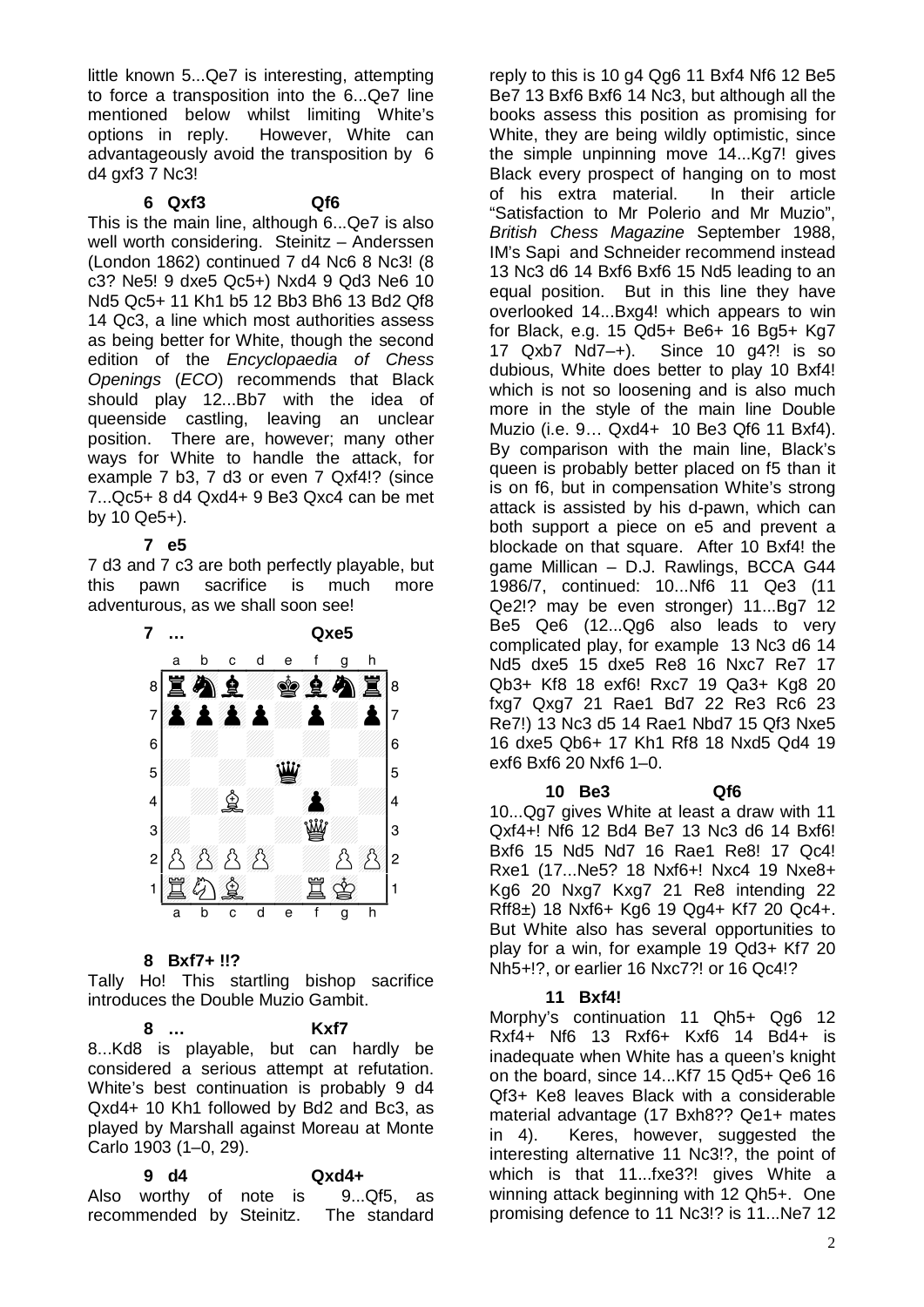Nd5 Qf5! 13 Nxc7 Ng6! 14 Nxa8 Na6 leaving a complicated situation in which White has nearly restored material equality, although the awkward situation of his knight on a8 may give Black the advantage.

The move played, 11 Bxf4!, leads to the basic position of the Double Muzio Gambit, a position which I am convinced is objectively position which I am convinced is objectively<br>equal, having analysed it on and off for over thirteen years!



**11 … Ne7** 

The 'book' move, but probably not the best. The main alternatives, in order of increasing importance, are:

importance, are.<br>**(a)** 11...Bc5+? leads to a beautiful forced loss (a)  $11...$ BC3+? leads to a beauthul forced loss<br>after 12 Kh1 d6 13 Qh5+! Qg6 (13...Kg7 14 Bh6+!!) 14 Bxd6+!



14...Bf5!? (14...Ke8 15 Qe2+!! Qe6 16 Qb5+ wins the bishop without conceding any material swaps, while 14...Nf6?? loses dramatically to 15 Rxf6+!! Kxf6 16 Qe5+ Kf7 17 Qe7+ Kg8 18 Qe8+ mate! as in Millican – B. Eley, offhand game, Ramsgate 1975) 15 Rxf5+ Ke6 16 Bxc5! Qxf5 17 Qe8+ Ne7! (17...Kf6 18 Bd4+ Kg5 19 Nd2+-; 17...Kd5 18 Nc3+ Kxc5 19 Qb5+) 18 Qxe7+ Kd5 19 Qxc7! Qf1+ 20 Bg1 Ke6 (else 21 Nc3+) 21

Qxb7 Nd7 22 Qc6+ Ke7 23 Nc3! Qxa1 24 Nd5+ Kf7 25 Qxd7+ Kg6 26 Qe6+ Kg5 27 Qf6+ Kh5 28 Nf4+ Kg4 29 h3+ Kg3 30 Ne2 mate. This line is Millican – J.C. Kirwan, Sittingbourne 1978, whose final position must<br>be unique in a game which from as a solution be unique in a game which from as early as be unique in a game which nom as early as<br>move eleven seems to follow the best play for both sides:



**(b)** 11...Bg7?! is an often quoted (b) 11...Bg7?! is an often quoted<br>continuation, on the basis of the game continuation, on the basis of the game<br>Smirnov – Tikhonov, USSR 1954: 12 Nc3 Ne7 13 Nd5:



13...Nxd5 14 Qxd5+ Qe6 15 Bd2+ Kg8 16 Rae1! Qxd5 17 Re8+ Bf8 18 Bh6 1–0. This is all, however, rather unconvincing, since either 13...Qg6!? or the obvious 15...Bf6! would have put up considerably more resistance than Tikhonov's chosen line. The former fails to the surprising and spectacular 14 Bd6+! Nf5 15 Ne7!! Qxd6 16 Rae1! Bd4+ 17 Kh1 Qxe7 18 Qh5+ Kf8 19 Qxf5+! Qf6 20 Qg5 Qxf1+ 21 Rxf1+ Ke8 22 Re1+ Kf7 23 Re7+ Kf8 24 Re4! Nc6 25 Qf5+ Kg8 26 Rg4+ Bg7 27 Qf6 mates. The latter is best avoided by playing 15 Bh6+! (recommended by Rosenthal in 1885!) in preference to 15 Bd2+, since then the reply 15...Bf6 loses quickly to 16 Rxf6+! Kxf6 17 Qg5+ Kf7 18 Qg7+ Ke8 19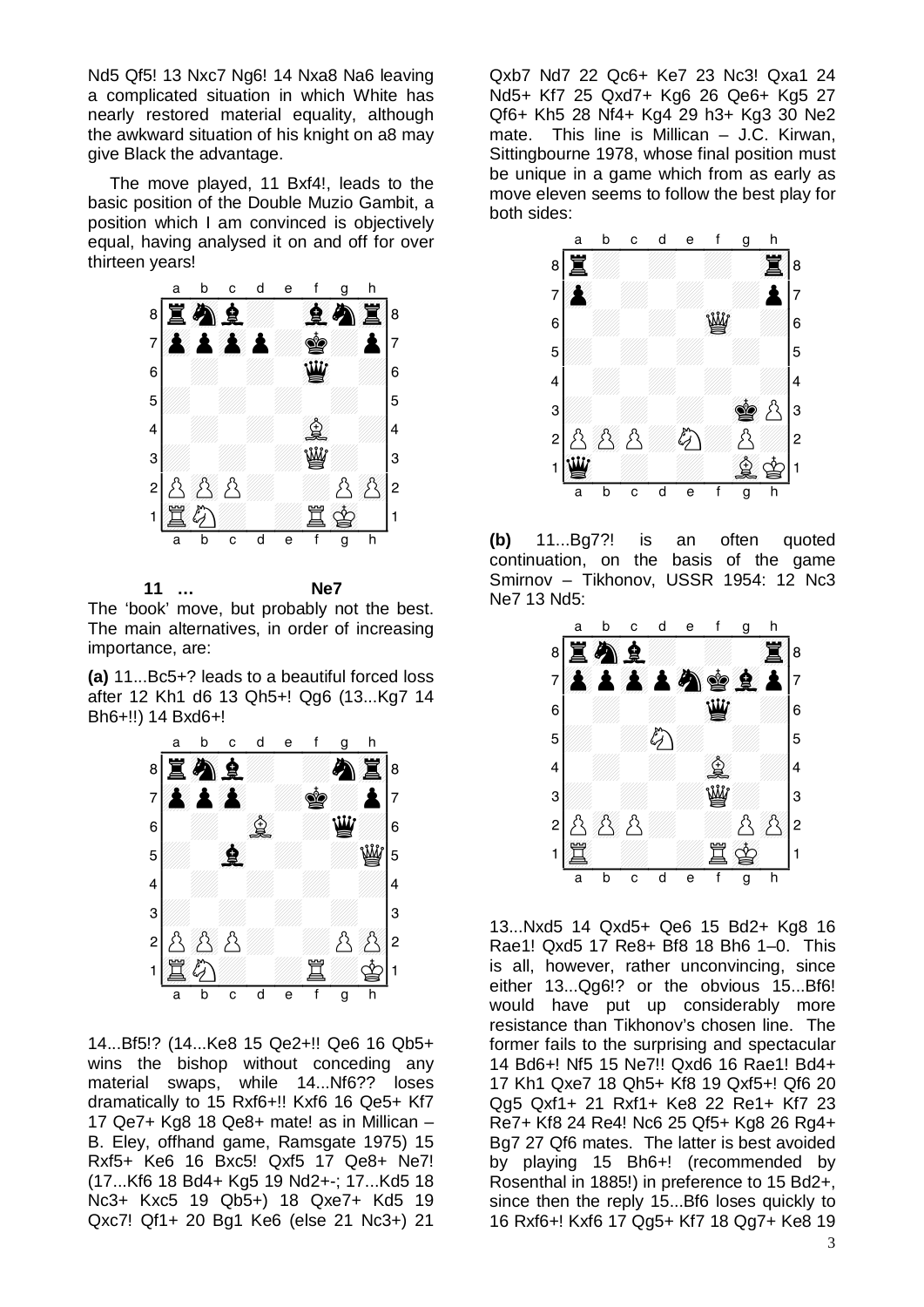Qxh8+ Kf7 20 Qg7+ Ke8 21 Qf8 mate, which provides an interesting mirror-image of the Millican – Eley game in the previous note.

**(c)** 11...d5 is unknown to 'theory', as far as I am aware, but it is considerably more tenacious than most of the standard lines. White should continue 12 Nc3 Ne7 (12...c6? loses quickly to 13 Qh5+ Qg6 14 Bd6+ Nf6 15 Rxf6+ Kxf6 16 Qe5+ Kf7 17 Rf1+ or 14...Ke8 15 Rxf8+ Kd7 16 Qe5! Qe6 17 14...Neo 15 Kxio+ Nd7 16 Qeb! Qe6 17<br>Bxb8!) 13 Nxd5 Nxd5 14 Qxd5+ Be6 15 Qxb7



18...Kg7! (18...Kg6 19 Qe4+ Kxg5 20 h4+! Kh5 21 Qxe6 Raf8 22 Rxf8 Rxf8 23 Qxd7 Kxh4 24 Qh3+ Kg5 25 Qg3+ and 26 Qxc7 +-) 19 Bf6+!! Nxf6 20 Qxc7+ Kg6 (20...Nd7? 21 Qg3+ Kh6 22 Rf4 Be7 23 Qe3!+-; 20...Bf7!? 21 Qxc5 Rhf8 22 Qe7 Nd5! is unclear) 21 Qxc5 and White threatens 22 Qe2, 22 Qe7 or 22 h4 and 23 Qg5+, e.g. 21...Rhf8 22 h4! h6?! (22...Ne4! 23 Rxf8!±) 23 h5+! Kf7 (23...Kg7 24 Qe7+) 24 Qe5 Ke7 25 Re1+-

**(d)** My own preferred defence is the hitherto unmentioned 11...Nc6!? with the idea of playing ...Bc5+ and ...d6 while avoiding the disaster in note (a). D.J. Rawlings – Millican, corr. 1987, continued 12 Nc3 Bc5+ 13 Kh1 d6 14 Qh5+ Qg6 15 Be5+ Bf5!? 16 Rxf5+ Ke6 17 Bxh8 Qxf5 18 Re1+ Ne5 19 Qe2! Nf6 20 Bxf6 Qxf6 21 Ne4 Qf4 22 g3 Qf5 23 Rf1 Qg4 24 Rf6+ Ke7 0–1. In view of this, White should play not 14 Qh5+ but 14 Ne4, which virtually forces the reply 14...Qf5:



**(d1)** 15 Bxd6!? probably draws, for example 15...Qxf3 16 Rxf3+ Ke6 (we shall not go into 16...Kg6 which, after 17 Rg3+!? Kf5 allows a bizarre attempt to weave a mating net by 18 Rg5+?! Kxe4 19 Bxc5; or the more plausible king hunt 18 Nxc5 cxd6 19 Rf1+ Ke5 20 Rg5+ etc.) 17 Bxc5 Ne5! (Regan) 18 Ng5+ Kd5 19 Rd1+! Kxc5 20 Ne4+ Kc6 21 Rc3+ Nc4 (to avoid perpetual check) 22 Rxc4+ Kb6 (22...Kb5? loses to 23 Rxc7, for example 23...Bg4 24 Rd6 b6 25 Nc3+ Ka6 26 Rd4 b5 27 Rd6+! Ka5 28 Rcc6 a6 29 Rd4 and mates next move) 23 Rb4+ Ka5 24 Rb3 b5 (24...Be6?? allows mate by 25 Rxb7, Nc5 and b4!) 25 Rd8 Bb7 26 Nc5! Bc6 (26...Bxg2+! 27 Kxg2 Rxd8 28 Nb7+ is equal) 27 Ra3+ Kb6 (27...Kb4?? 28 Na6+ Kc4 29 Rc3 mate!) 28 b4!? (28 Nd7+ Kb7 29 Nc5+ draws) 28...a5! 29 Rxa8! Bxa8? (29...axb4! is the only move, though Black remains rather tied up) 30 Rxa5 Bb7 31 Nd7+ Kc6 32 Ne5+ and 33 Nf7 unexpectedly wins Black's rook!

**(d2)** 15 Qb3+! is the best winning attempt, though Black has at least four plausible replies:

**(d21)** 15...Be6? allows White a very strong attack by 16 Ng5+ Ke7 17 Rae1 Ne5 18 Qxb7 Rf8 19 Qxc7+ Ke8 20 b4!

**(d22)** 15...Kg7 is better, and may be good enough to draw with the opposite bishops ending after 16 Nxc5! dxc5 17 Bd2! Qg6 18 Bc3+ Nd4 19 Qd5! Nf6 20 Qxc5 Rf8! (20...Nf5? 21 g4! Rf8 22 gxf5 Qf7 23 Rae1! b6 24 Rg1+! Kh8 25 Qxf8+!! Qxf8 26 Bxf6+ Qxf6 27 Re8+ mates) 21 Bxd4 Bd7! 22 Qxc7 Kg8 23 Bxf6 Bc6! 24 Qg3! Qxg3 25 hxg3: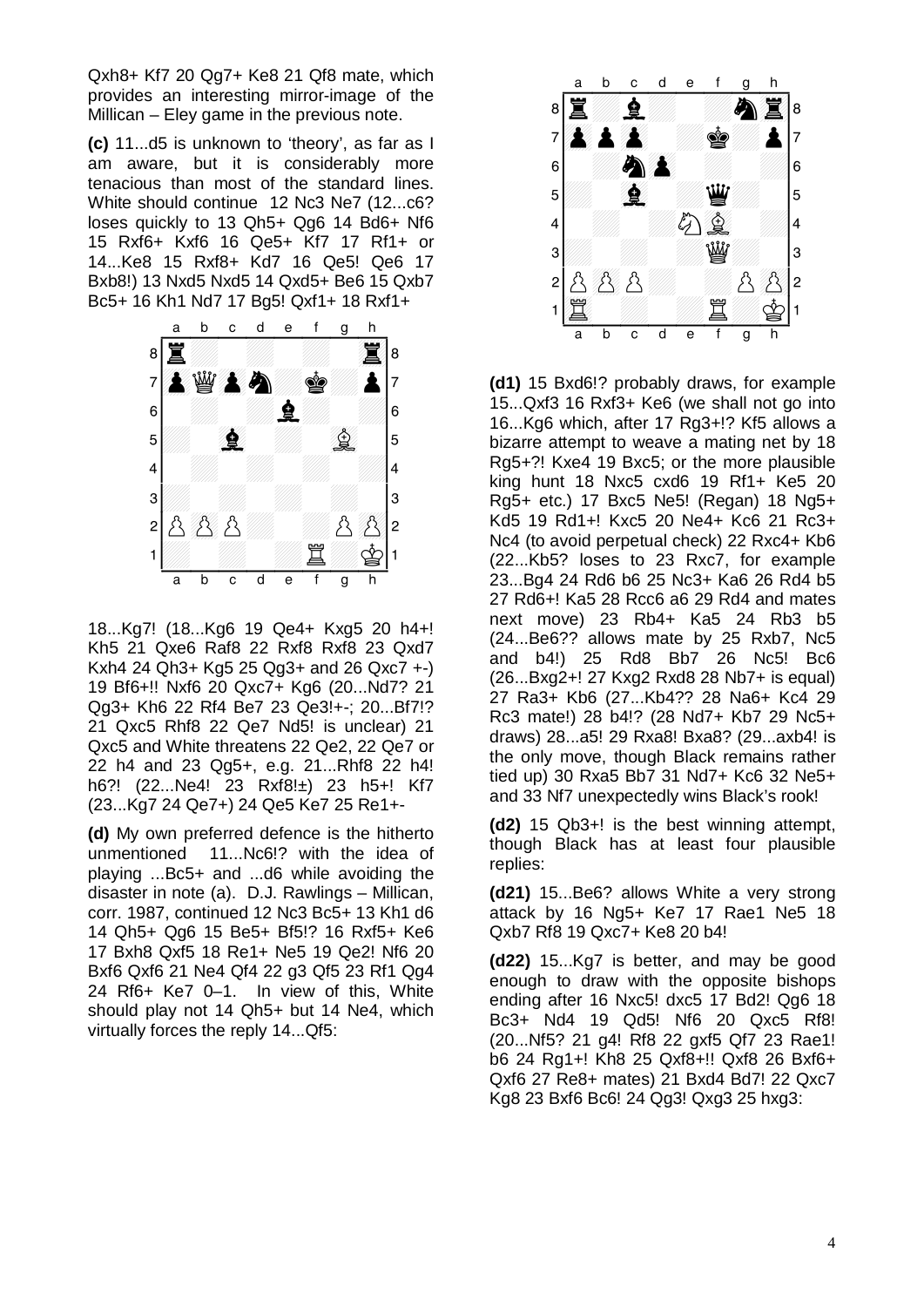

**(d23)** 15...Kg6 allows a transposition into the previous line by 16 Nxc5 dxc5 17 Bd2 Qe6 18 Qd3+! Kg7 19 Qg3+ Qg6 20 Bc3+ Nd4 21 Qe5+ Nf6 22 Qxc5; but also gives White the option of more speculative lines such as 16 Ng3!? Qf7 17 Qd3+ Bf5 18 Nxf5 Qxf5 19 Qg3+ Kh5 20 Bd2! Qg4 21 Qd3! with designs on the Black king. Millican – J.J. Cox, Oxford 1983 continued 21...Nd4! 22 h3 Qe2 23 Rf5+! Kg6 24 Raf1! Qxd3 25 Rg5+ Kh6 26 cxd3 Bb4! 27 Be3 Re8! 28 Re5+ Kg7 29 Rxe8 Nc6 30 Ref8 Ba5 31 R8f5! h6 32 Rxa5! Nxa5 33 Bd4+ Kh7 34 Rf7+ Kg6 35 Rg7+ Kf5 36 Rxc7 Nf6 37 Rf7 1–0.

**(d24)** 15...Ke8! is, surprisingly, the most reliable move. Best play seems to be the following astonishing draw: 16 Rae1 Nge7 17<br>Ba5 Og6 18 Nxc5 dxc5 (18 . Oxg522 19 Of7+ Bg5 Qg6 18 Nxc5 dxc5 (18...Qxg5?? 19 Qf7+  $E_9$ ,  $E_9$ ,  $E_9$ ,  $E_9$ ,  $E_9$ ,  $E_9$ ,  $E_9$ ,  $E_9$ ,  $E_9$ ,  $E_9$ ,  $E_9$ ,  $E_9$ ,  $E_9$ ,  $E_9$ ,  $E_9$ ,  $E_9$ ,  $E_9$ ,  $E_9$ ,  $E_9$ ,  $E_9$ ,  $E_9$ ,  $E_9$ ,  $E_9$ ,  $E_9$ ,  $E_9$ ,  $E_9$ ,  $E_9$ ,  $E_9$ ,  $E_9$ ,  $E_9$ ,  $E_9$ ,  $E_9$ 20 Bxe7! Nxe7 21 Qe5+-)



20 Qxc6+!! Qxc6 21 Rxe7+ Kd8 22 Bh4!! when, although Black is a whole queen ahead, he has no way of both preserving his material advantage and avoiding a perpetual check!

After that long digression into the theory of the Double Muzio Gambit, let us briefly return to Millican-Down!

**12 Nc3 Nf5!?**  A very unnatural move, but one which has become the standard 'refutation' of the Double Muzio since it was played in the game Schussler – Akvist, Sweden 1976. It is given as the main line in *ECO*, and is the only move considered in *Batsford Chess Openings* which uncritically reproduces *ECO*'s line and its verdict of advantage for Black. Estrin and Glazkov's book *Play the King's Gambit* (E&G) disagrees but, as we shall see, it does so for all the wrong reasons!

Apart from 12...Nf5!?, Black also has the options of 12...Bg7?! or 12...d5 transposing to one of the lines considered above at move 11. But the best move is probably Keres' suggestion of 12...Qf5! where yet again 'theory' has it all wrong! The standard line follows the game Glazkov – Muratov,<br>Measow 1973 which continued 13 Os 2 Ke 9 Moscow 1973, which continued 13 Qe2 Ke8 MOSCOW 1975, WHICH CONTINUED 13 QEZ NEO<br>14 Be5 Qe6 15 Rf6 Qg8 16 Qh5+ Kd8 17 Raf1:



17...Bg7 18 Rf7 Bxe5 19 Qxe5 Nbc6 20 Qxh8! 1–0. But this finale, though pretty, is actually quite irrelevant since in the diagram position Black turns the tables by simply 17...d6! 18 Rxf8+ Qxf8 19 Rxf8+ Rxf8 20 Bg7 Rg8 21 Qxh7 Bf5, leaving him with two rooks and a knight in return for White's queen and pawn!

This is not, however, the last word on 12...Qf5 since White can improve after 13 Qe2 Ke8 14 Be5 Qe6 by interpolating 15 Nb5! Na6 16 Rf6 Qg8 17 Qh5+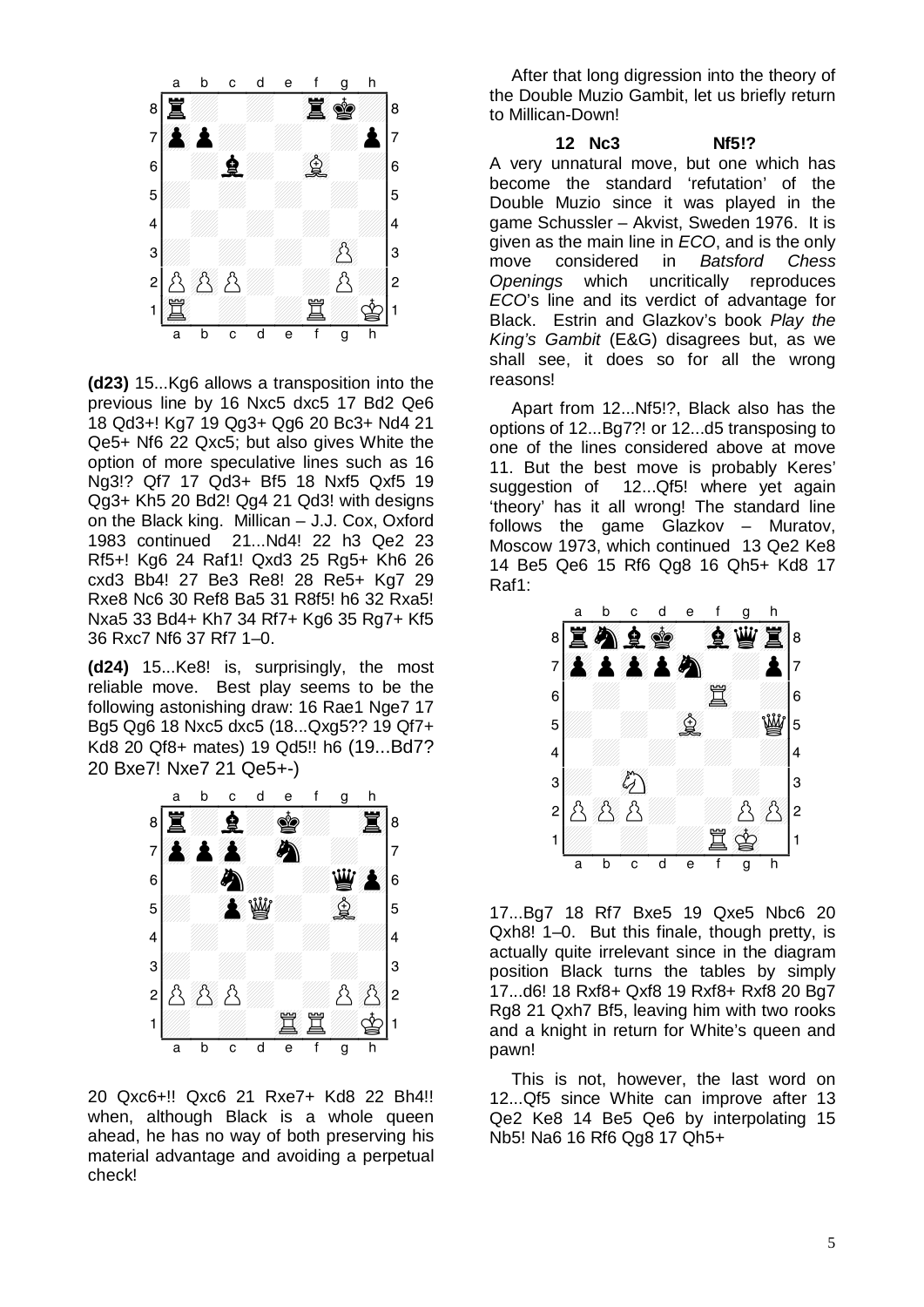

**(a)** After 17...Kd8? White carves his way through the Black defences by sheer brute force: 18 Rxa6! d6 (18...bxa6?? 19 Bxc7 mate!) 19 Bxd6!:

**(a1)** 19...cxd6 20 Rxd6+ Bd7 21 Rad1 Nd5 22 R6xd5 Qe6 23 Qh4+! Kc8 24 Qc4+ Qc6 (24...Bc6?? 25 Rd8 mate!; 24...Kd8 25 Rxd7+ Qxd7 26 Qc7+!) 25 Rxd7! Bc5+ 26 Kh1 Bb6 27 Qg4! Kb8 28 Qf4+ Kc8 29 Qf5 Kb8 30 Qe5+ mates.

**(a2)** 19...bxa6 20 Bxc7+ Kd7 21 Rd1+ 21...Nd5! (21...Kc6 22 Rd6+ Kb7 23 Qc5!! Bh3 24 Rb6+! Kc8 25 Bg3+ Kd8 26 Qc7+ Ke8 27 Nd6 mate or 24...axb6 25 Nd6+ Ka7 26 Qxb6 mate) 22 Rxd5+ Kc6 23 Qe8+!! Kxd5 (23...Kb7 24 Qe4 Qg4 25 Bf4!) 24 Nc3+ Kc5 25 Ne4+ Kd5 (the White pawns will anyway force Black to take this path eventually, or be mated) 26 Nf6+ Kc5 27 Nxg8 Rxg8 28 b4+! Kd5 29 c4+ Kxc4 30 Qe4+ Kb5 31 Qxa8 Bxb4 32 Qb8+ Ka4 33 Bd6! Bxd6 34 Qb3+ Ka5 35 Qxg8+-.

buo: bxuo 34 Q03+ Nab 35 Qxgo+-.<br>**(b)** 17...Ng6 is much more difficult to crack. (b) Tr...Ngo is much more difficult to clack.<br>Probably best for both sides is 18 Re1 Be7 19 Rxa6! bxa6 20 Bf6!



Now 20...axb5?? 21 Rxe7+ mates while 20...Kd8? loses to 21 Qc5!! This leaves:

**(b1)** 20...Kf8 21 Bxe7+ Nxe7 22 Rf1+ Kg7 23 Qe5+! Kh6 24 Qxe7 gives White a winning attack, even though he is a rook down, for example 24...Qg6 25 Rf4 Rg8 26 Rh4+ Qh5 27 Qf6+ Rg6 28 Qf8++-.

**(b2)** 20...Qf8?! 21 Bxe7 Qxe7 22 Nxc7+ Kd8 23 Rxe7 Kxc7 (23...Nxe7 24 Nxa8 Bb7? 25 Qe5!+-) 24 Rxh7 and White has a clear advantage.

**(b3)** 20...Qf7! 21 Bxe7 Nxe7 (21...axb5? 22 Bf6+ Kf8 23 Qh6+ Kg8 24 Re8+ Nf8 25 Qg5+ Qg6 26 Qd5+ Qf7 27 Re7!!+-) 22 Nxc7+ Kf8 23 Rf1 Qxf1+ 24 Kxf1 Bb7 (24...Rb8?? 25 Qe8+) 25 Qe5 Kf7 (25...Ng6 26 Qd6+±; 25...Rg8 26 Qf6 mate!) 26 Nxa8 Rxa8 27 Qf4+ Ke8 (27...Kg7? 28 Qb4 forks bishop and knight) 28 Qh4 and White has some winning chances, though he is at least a winning chances, mough he is at least a<br>couple of tempi down on the previous note.

Now back once again to Millican – Down!



#### **13 Ne4!**

The obvious 13 Nd5 is also worthy of consideration, but it has curiously been overlooked by virtually all commentators with the notable exceptions of Sapi and Schneider. They assume that 13 Ne4 loses and therefore give preference to 13 Nd5, claiming a win for White with the following main line: 13...Qg6 14 Rae1 Bc5+ 15 Be3! Re8! 16 Bxc5! Rxe1 17 Rxe1 d6 18 Ne7! dxc5 19 Nxg6 Kxg6 20 Re8. However, 14...Nc6 looks more natural than 14...Bc5+ since it increases the guard on e7, prepares for ...Nd4, and leaves the f8 bishop on its good defensive square. Against 14...Nc6 Sapi and Schneider give only the line 15 Bd2 d6 16 Nxc7 Rb8 17 Bc3 Ne5 18 Qd5+! Kg7 19 Rxe5 dxe5 20 Qxe5+ Kh6 21 Bd2+ Kh5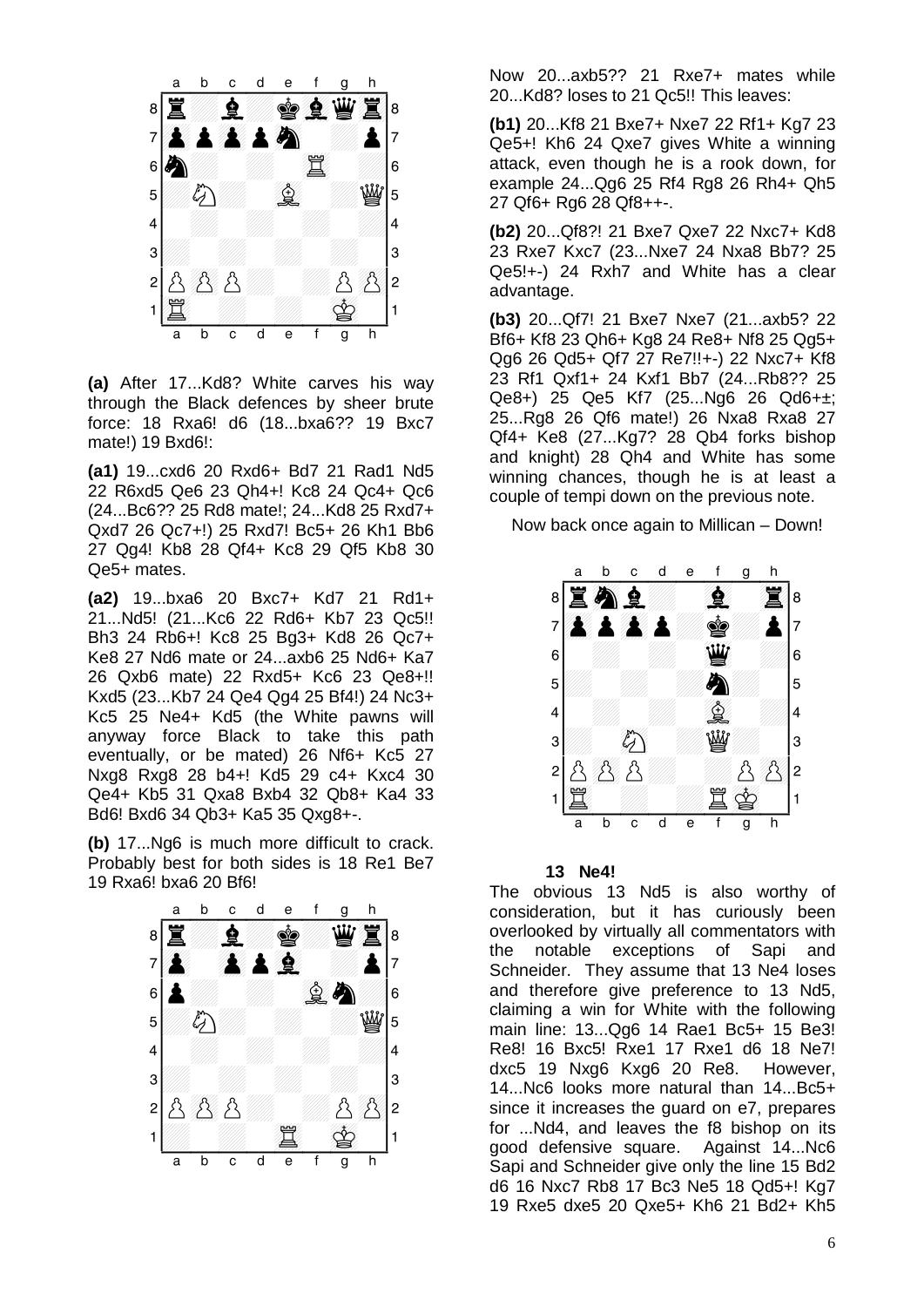22 Rf3 which wins for White. But here they have ignored several plausible alternative moves for Black including 16...Ne5, 15...Nd4, 15...Bc5+, and even 15...Ne7!? Each of these leads to immense complications, and it is therefore rather unlikely that White can force a clear win against all of them, particularly when Black can give up a whole rook and still come out on top, e.g. 15...Bc5+ 16 Kh1 Nd4 17 Qe4 c6!? 18 Ne7 d5 19 Nxg6 dxe4 20 Nxh8+ Kg7 21 Rxe4 Bd7 22 Nf7 Kxf7 23 g4 Re8 24 Rxe8 Kxe8 25 gxf5 Bxf5!

Instead of 14 Rae1, White can launch an unusual attack with 14 Be5?! Bc5+ 15 Kh1 Re8! 16 Nf4! Qh6! 17 Qd5+ Kf8 18 Nh5!?, hoping for 18...Qxh5? as in Millican – T. Wiley, Oxford 1983, which continued 19 Rxf5+! Qxf5 20 Bd6+ Bxd6 21 Qxf5+ Kg7 22 Qg5+ Kh8 23 Qf6+ Kg8 24 Rf1 Rf8 25 Qg5+ Kh8 26 Rxf8+ Bxf8 27 Qd8! Kg7 28 Qxc8 a5 29 Qxb7 1–0. Unfortunately, however, Black can put a stop to all this by giving up his queen with 18...d6! 19 Bg7+ Qxg7 20 Nxg7 Kxg7 21 g4?! Bd7!–+ or 21 Rxf5 Bxf5 22 Qxf5 Rf8!–+. White managed an equally surprising swindle in Millican – P.E. Terry, Brighton 1983: 18 Bg7+!? Kxg7 19 Nh5+!? Qxh5 20 Rxf5 Qg6 21 Raf1!? (21 Qxc5 d5!–+ Nunn) 21...d6 22 Rf7+ Kh6 23 Qf3 Bg4? (23...Be3!–+) 24 Qf4+ Kh5 25 h3! Bxh3 26 g4+! Kh4? (26...Bxg4 27 Qh2+ draws) 27 Rxh7+!! Qxh7 28 Qf6+ Kxg4 29 Rf4+ Kg3 30 Rf3+! Kg4 31 Qf4+ Kh5 32 Rxh3+ Kg6 33 Qg4+ Kf6 34 Rxh7 Nc6 35 Qf4+ Ke6 36 Qf7+ Ke5 37 Rh5+ Kd4 38 Qd5+ Ke3 39 Qd3+ Kf2 40 Rf5+ Ke1 41 Rf1 mate.

Since after 13 Nd5 Qg6 the direct assaults on Black's king seem dubious, White may do best to play the greedy and obvious 14 Nxc7!? Sapi and Schneider condemn this as too slow, quoting the continuation 14...Bc5+ 15 Kh1 d6! 16 Nxa8 Rf8 17 Nc7 Kg8 18 Nd5 Nc6. But this line is not entirely convincing, and White need not be in such a hurry either to take the rook or to retreat the knight which on c7 is fairly well placed and is not under threat. All in all, the verdict on 13 Nd5 has to remain 'unclear', so it is just as well that the decisive 13 Ne4! makes further study unnecessary!

#### **13 … Qg6 14 g4!!?**

This move leaves dangerous weaknesses in both the g-file and the long diagonal to White's king, thus committing him to concluding his attack before Black has time to exploit them. Alternatives, however, are unsuccessful:

**(a)** 14 Bxc7? d6 15 Ng3 Nc6 16 Nxf5 Bxf5 17 Qd5+ Kg7 18 Rxf5 Be7 19 Re1 Rhf8–+ (*ECO*).

**(b)** 14 Ng5+? Ke8 15 Rae1+ Be7 with advantage (Berglund).

**(c)** 14 Qb3+?! d5! (14...Ke8 15 Be5! Bg7 16 Bxc7 gives White good chances) 15 Qxd5+ Be6 16 Qxb7 Nd7–+ since 17 Qxa8? loses the queen to 17...Bc5+.

**14 … Be7**  White threatened 15 Ng5+ and 16 gxf5, while the immediate 14...Nh4? loses to 15 Ng5+ Ke8 16 Rae1+ Be7 (16...Kd8? 17 Nf7+ Qxf7 18 Bg5+) 17 Rxe7+ Kxe7 18 Qe3+ Kf8 (18...Kd8? 19 Nf7+ mates) 19 Bd6+ Kg8 20 Rf8+ Kg7 21 Qe7+ Kh6 22 Nf7+.

# **15 Kh1 Nh4**

# **16 Qe3!**

Schussler – Akvist continued 16 Qb3+?! Ke8 17 Rae1 Rf8 18 Qe3, after which *ECO* gives the line 18...Nc6 19 Bxc7 Rxf1+ 20 Rxf1 d5 The line To...NC6 T9 BXC7 RXT1+ 20 RXT1 05<br>21 Nf6+ Kf7 22 Nxd5+ Kg8 23 Nxe7+ Nxe7 24 Qxe7 Qc6+ and White is mated.



16...Qc6 (Berglund) also loses: 17 Bg5+ (or 17 Be5+ Kg8 18 Bxh8 Kxh8 19 Rf7+-) 17...Ke8 18 Bxe7 Kxe7 19 Qg5+ Ke8 20 Qe5+ (E&G).

Here the books give only 17 Be5, when Estrin and Glaskov claim an advantage for White without giving any supporting analysis at all! *ECO* contradicts them, pointing out that after 17...b6! (intending ...Bb7) it appears to be Black who is the stronger.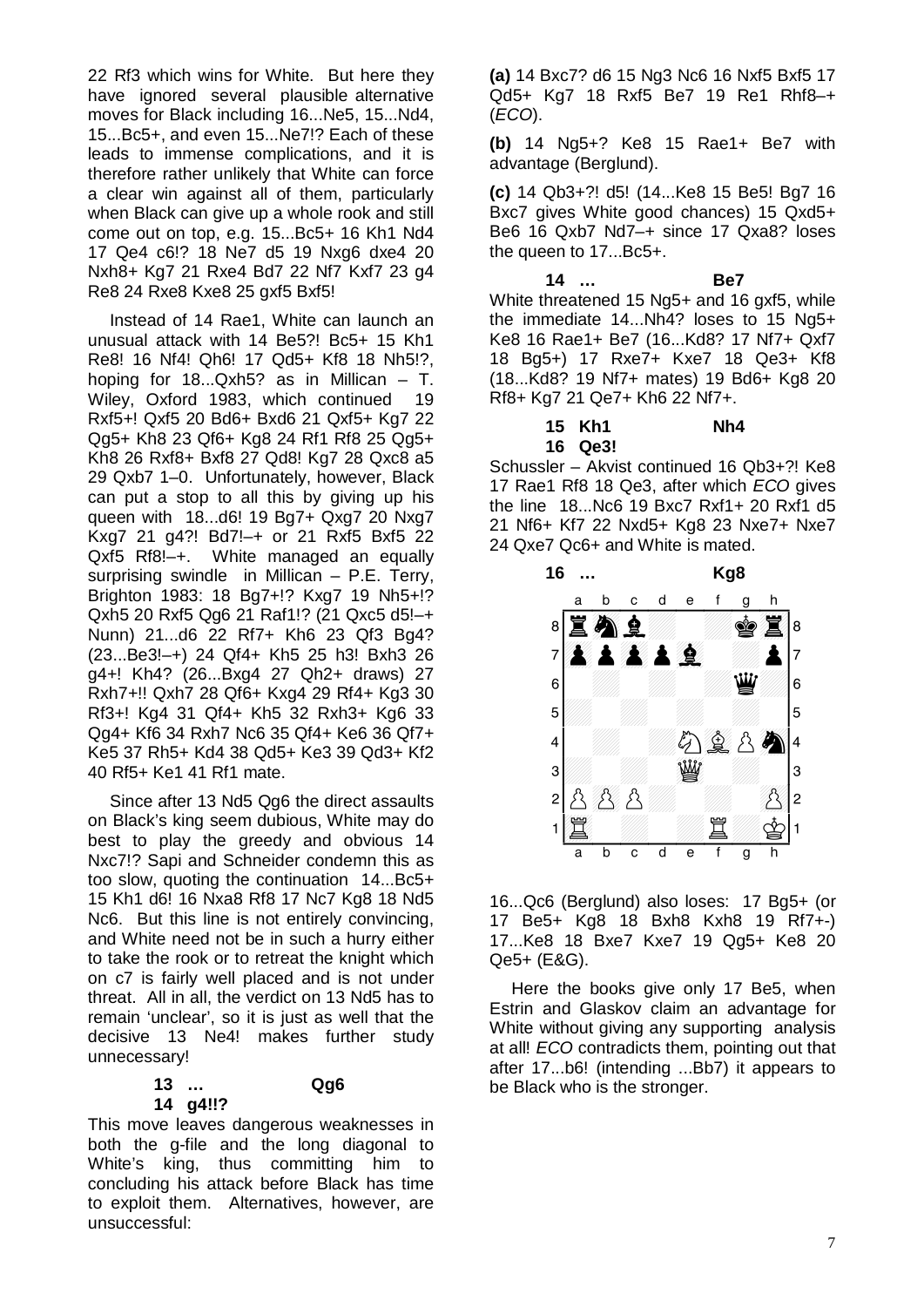

This beautiful move completely reverses the assessment of the whole variation. It threatens 18 Nf6+!, after which 18...Bxf6 allows mate by 19 Rxf6! Qxf6 20 Qe8+, while 18...Kf7 meets a similar fate after 19 Nd5+ followed by either 20 Ne7+ or 20 Qe7+.

**17 … Qe6**  The knight sacrifice cannot be prevented by 17...Qc6 since this loses immediately to 18 Qg5+! Ng6 19 Qxe7! Nxe7 20 Rf8 mate. So Black's reply aims to defuse 18 Nf6+ Bxf6 19 Rxf6 with 19...Qd5+, launching a devastating counterattack down the long diagonal. There are two plausible alternatives: 17...b6! and 17...Nc6, the first of which has a similar point, while the second instead guards the square e7:

**(a)** 17...b6! lasts longest, though White still wins eventually with 18 Qb3+! Qe6 (18...d5? 19 Qxd5+ Qe6 20 Qd8+! Bxd8 21 Rf8 mate) 19 Nf6+ Kf7 (19...Bxf6 20 Rxf6 Ng6 21 Raf1 Bb7+ 22 Kg1 Nc6 23 Rxe6 dxe6 24 Qxe6 BD7+ 22 KgT NC6 23 RXe6 dxe6 24 Qxe6<br>mate) 20 Nxd7+! Ke8 21 Qxe6 Bxd7 22 Qf7+



Black is completely paralysed, e.g. 25...Nc6 (25...Kc8 26 Rxd7! Kxd7 27 Qd5++-) 26

Rxd7+! Kxd7 27 Qe6+ Kd8 28 Rd1+! Bd6 29 Rxd6+ cxd6 30 Qxd6+ Kc8 31 Qxc6++-.

Axub+ cxub 50 Qxub+ Rcb 51 Qxcb+++.<br>**(b)** 17...Nc6 sets the stage for White's knight to commit a spectacular *hari-kiri*:



18 Nf6+! Kf7 (18...Bxf6 19 Rxf6 Qxf6 20 Qe8+ mates as usual) 19 Ng8+!! Kxg8 (19...Ke8 20 Rf8 mate!!; 19...Nf5 20 Rxf5+ Qxf5 21 gxf5+-, since either 21...Kxg8 or 21...Rxg8 loses to 22 Qb3+!) 20 Qxe7! Nxe7 21 Rf8 mate! (Millican – J. Roach, Glasgow 1983).

# **18 Rf2!!**

White plans simply to double, and if necessary to treble, his heavy pieces on the f-file. Black can find no answer, for there is none!

**18 … b6**  18...Nc6 defends the long diagonal to Black's king, and therefore avoids the game continuation, though it is equally futile after 19 Raf1 Ng6 20 Qf3!! and mates (Millican – 19 Rai i Ngo 20 Qib.!! and mates (Millican –<br>E.O.M.C. Teichmann, Glasgow 1984).